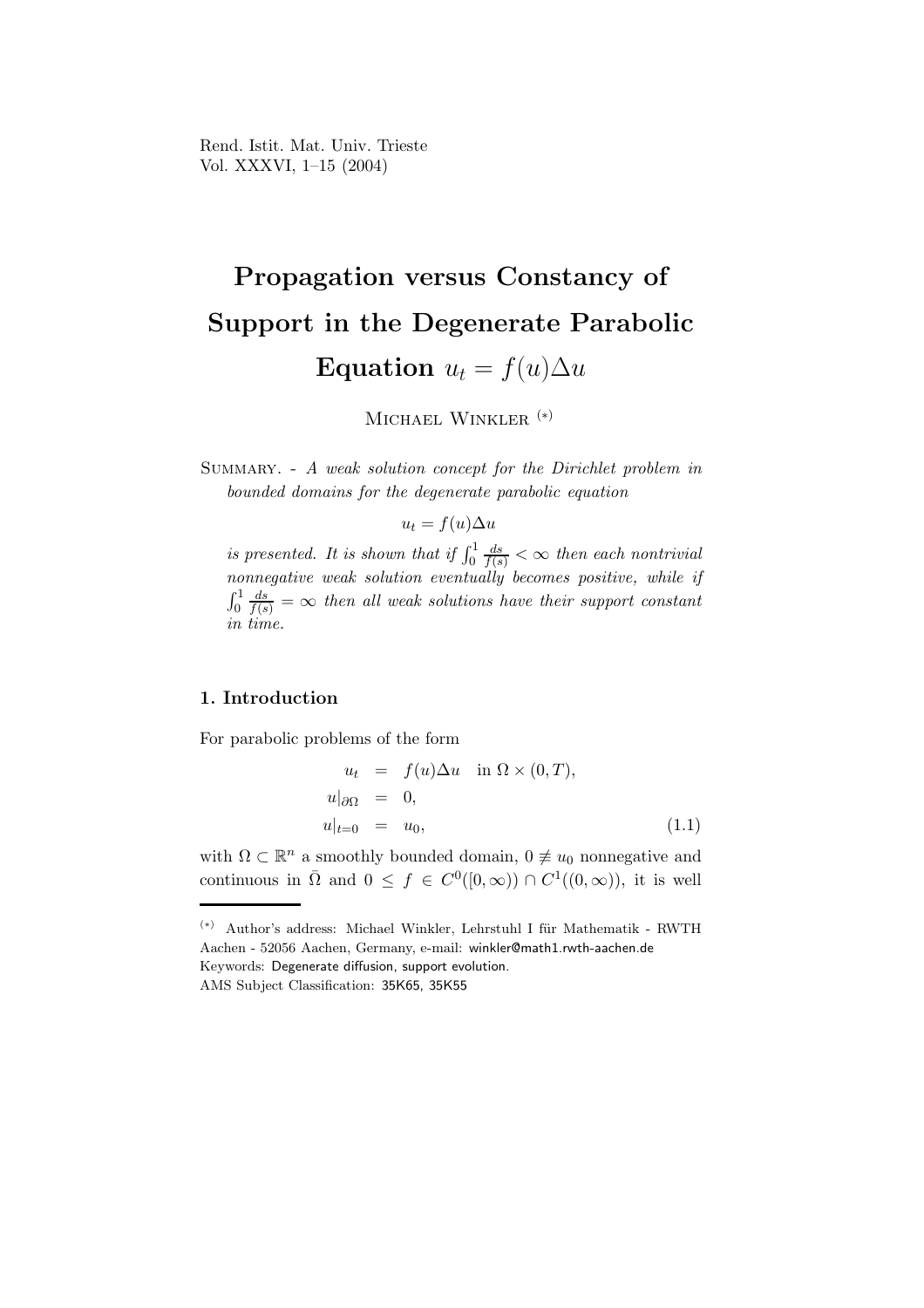known that if  $\inf_{s>0} f(s) > 0$  then any solution becomes positive instantaneously, i.e.  $u(t) > 0$  in  $\Omega$  for all  $t > 0$ . Thus, a diffusion model of type (1.1) which aims at describing the propagation of the support of  $u(t)$  correctly should be *degenerate* at  $s = 0$ , that is,  $f(0) = 0$ . Among these, the one probably best understood is obtained when  $f(s) = s^p$  for some  $0 < p < 1$ ; in this case, namely, the substitution  $v := (1-p)^{\frac{1-p}{p}} u^{1-p}$  transfers (1.1) to the corresponding Dirichlet problem for the porous medium equation

$$
v_t = \Delta v^m
$$
,  $m = \frac{1}{1-p} > 1$ .

According to results given e.g. in [7] and in [2], solutions to the porous medium equation have support propagating with finite speed and eventually reaching all of  $\overline{\Omega}$ . In Theorem 5 in [4] it is shown that if merely  $f'(s) \geq 0$  for small positive s and  $\int_0^1$  $\frac{ds}{f(s)} < \infty$  then  $u(t) > 0$  in  $\Omega$  for t sufficiently large. However, the question is left open whether the same is true if  $f$  is not necessarily monotonic near  $s = 0$ .

On the other hand, an analysis of the asymptotic behavior of solutions to the porous medium equation ([7], p.634) reveals that supp  $u(t) \subset B_{r(t)}(0)$  where  $r(t) = ct^{\frac{1}{2+(m-1)n}}$ . Taking  $m \nearrow \infty$  or, equivalently,  $p \nearrow 1$ , one is led to the conjecture that supp  $u(t)$  grows very slowly or even remains constant if  $f(s) = s$ . Indeed, constancy of the support has been proved in [5] and in [9] for all "weak solutions" to  $(1.1)$  with  $f(s) = s$ . We do not see, however, an obvious way how to extend the weak solution concept used there to "arbitrary" – e.g. non-monotonic –  $f$ .

The present paper thus aims at

- presenting a unified concept of weak solutions fo  $(1.1)$  which in the porous medium case coincides with the "traditional" one (Section 2), and
- finding a necessary and sufficient condition on f distinguishing between eventual positivity on the one hand and constant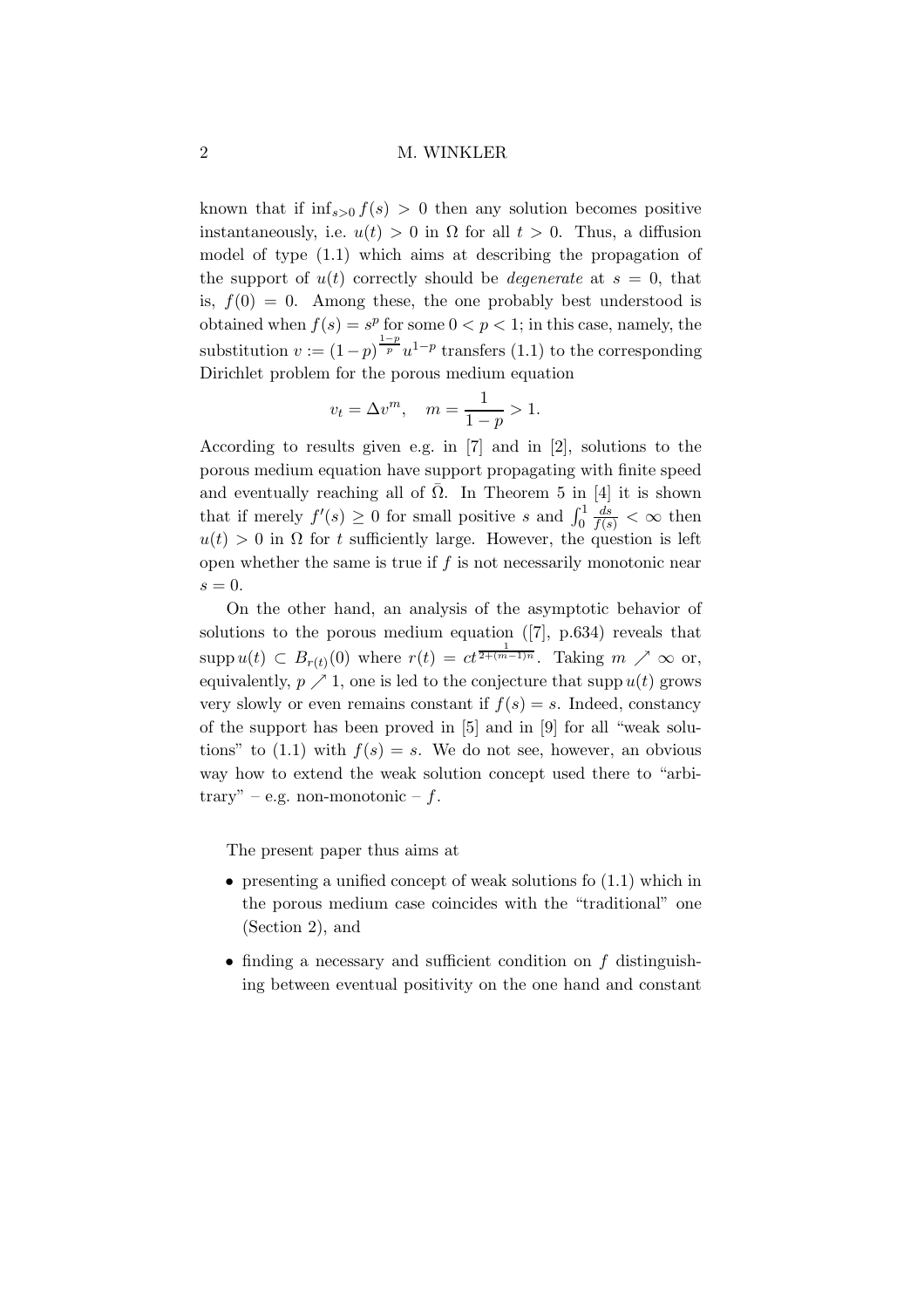support on the other.

More precisely, we shall see in Section 3 that

• if f is weakly degenerate at  $s = 0$  in the sense that

$$
\int_0^1 \frac{ds}{f(s)} < \infty,
$$

then there is  $T_0 > 0$  such that

$$
\operatorname{supp} u(t) = \overline{\Omega} \quad \forall \, t \ge T_0,
$$

while

• if f is *strongly degenerate* at  $s = 0$ , that is,

$$
\int_0^1 \frac{ds}{f(s)} = \infty,
$$

then

$$
supp u(t) = supp u_0 \quad \forall t \ge 0.
$$

#### 2. Existence and uniqueness of weak solutions

For the sake of convenient notation, let us define  $H : [0, \infty) \rightarrow$  $[-\infty,\infty)$  by

$$
Hs := \begin{cases} \n\int_0^s \frac{d\sigma}{f(\sigma)} & \text{if } \int_0^1 \frac{d\sigma}{f(\sigma)} < \infty, \\ \n\int_1^s \frac{d\sigma}{f(\sigma)} & \text{if } \int_0^1 \frac{d\sigma}{f(\sigma)} = \infty. \n\end{cases}
$$

Then via  $v = Hu$  the first in (1.1) formally transforms into  $v_t =$  $\Delta H^{-1}v$ . In the weakly degenerate case  $\int_0^1$  $\frac{ds}{f(s)} < \infty$ , the data are translated into  $v|_{\partial\Omega} = 0$  and  $v|_{t=0} = Hu_0$ . For this type of problem, a successful weak solution concept has been used for a long time and was described in [1], for example. It is obtained in a rather natural way by multiplying the equation for  $v$  by a smooth function  $\varphi(x,t)$  and integrating. Due to the positivity of f for  $s > 0$ ,  $H^{-1}$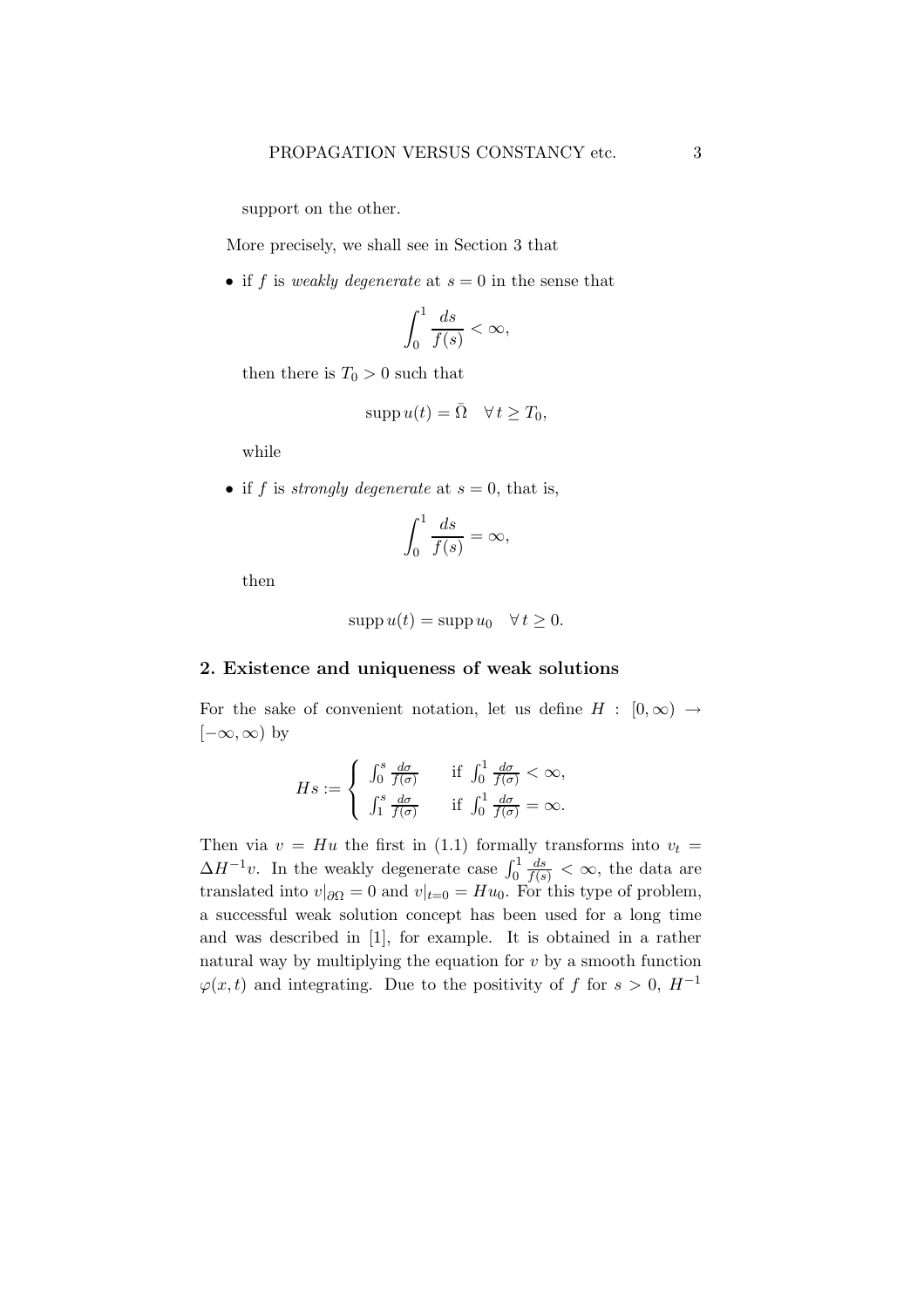is strictly increasing, which implies uniqueness of weak solutions in this situation ([1], Thm.12). If  $\int_0^1$  $\frac{ds}{f(s)} = \infty$ , however, (1.1) cannot be transformed into a "nice" parabolic problem of the same type since e.g. v would attain the boundary values  $H(0) = -\infty$ . Thus, a term like  $\int_0^t \int_{\Omega} Hu \cdot \varphi_t$  in general is meaningless since it seems unnatural to make assumptions on the sign of  $\varphi_t$ .

On the other hand, testing the original equation (1.1) directly by  $\varphi$  will involve the squared gradient term  $\int_0^t \int_{\Omega} f'(u) |\nabla u|^2 \varphi$  which turns out to produce serious difficulties in the corresponding existence theory unless  $f(s) = s$  or, a bit more generally,  $\liminf_{s \to 0}$  $\frac{\overrightarrow{s}f'(s)}{f(s)}$  > 0 (see [9] for  $f(s) = s$ ). Furthermore, even in the particular case  $f(s) = s$  it is shown in [9] that weak solutions obtained in this way are never unique.

To avoid all these problems, we test the equation  $\partial_t H u = \Delta u$ with a function  $\psi \geq 0$  depending on x only, and integrate on  $\Omega \times$  $(t_1,t_2)$ , so that all resulting integrals exist at least if we admit them to have values in  $[-\infty, \infty)$ .

DEFINITION 2.1. A nonnegative function  $u$  from the space

$$
V := L^{\infty}(\Omega \times (0,T)) \cap C^{0}([0,T];L^{1}(\Omega)) \cap L^{2}((0,T);W_{0}^{1,2}(\Omega))
$$

is called a weak solution of (1.1) in  $\Omega \times (0,T)$  if  $u|_{t=0} = u_0$  and for all  $0 \le t_1 < t_2 < T$  and all  $0 \le \psi \in W_0^{1,2}$  $\mathcal{O}_0^{1,2}(\Omega)$ , the identity

$$
\int_{\Omega} H u(t_2) \cdot \psi + \int_{t_1}^{t_2} \int_{\Omega} \nabla u \cdot \nabla \psi = \int_{\Omega} H u(t_1) \cdot \psi \qquad (2.1)
$$

holds in  $[-\infty,\infty)$ .

A global weak solution is a nonnegative function u defined in  $\Omega \times [0,\infty)$  which is a weak solution in  $\Omega \times (0,T)$  for all  $T > 0$ .

We now prove existence of solutions by a standard regularization procedure. It turns out that in the weakly degenerate situation  $\int_0^1$  $\frac{ds}{f(s)} < \infty$  our concept coincides with the familiar one in [1] and thus solutions are unique. In the delicate case  $\int_0^1$  $\frac{ds}{f(s)} = \infty$ , however, we gain uniqueness only for "nicely supported"  $u_0$ , but within a smaller solution class.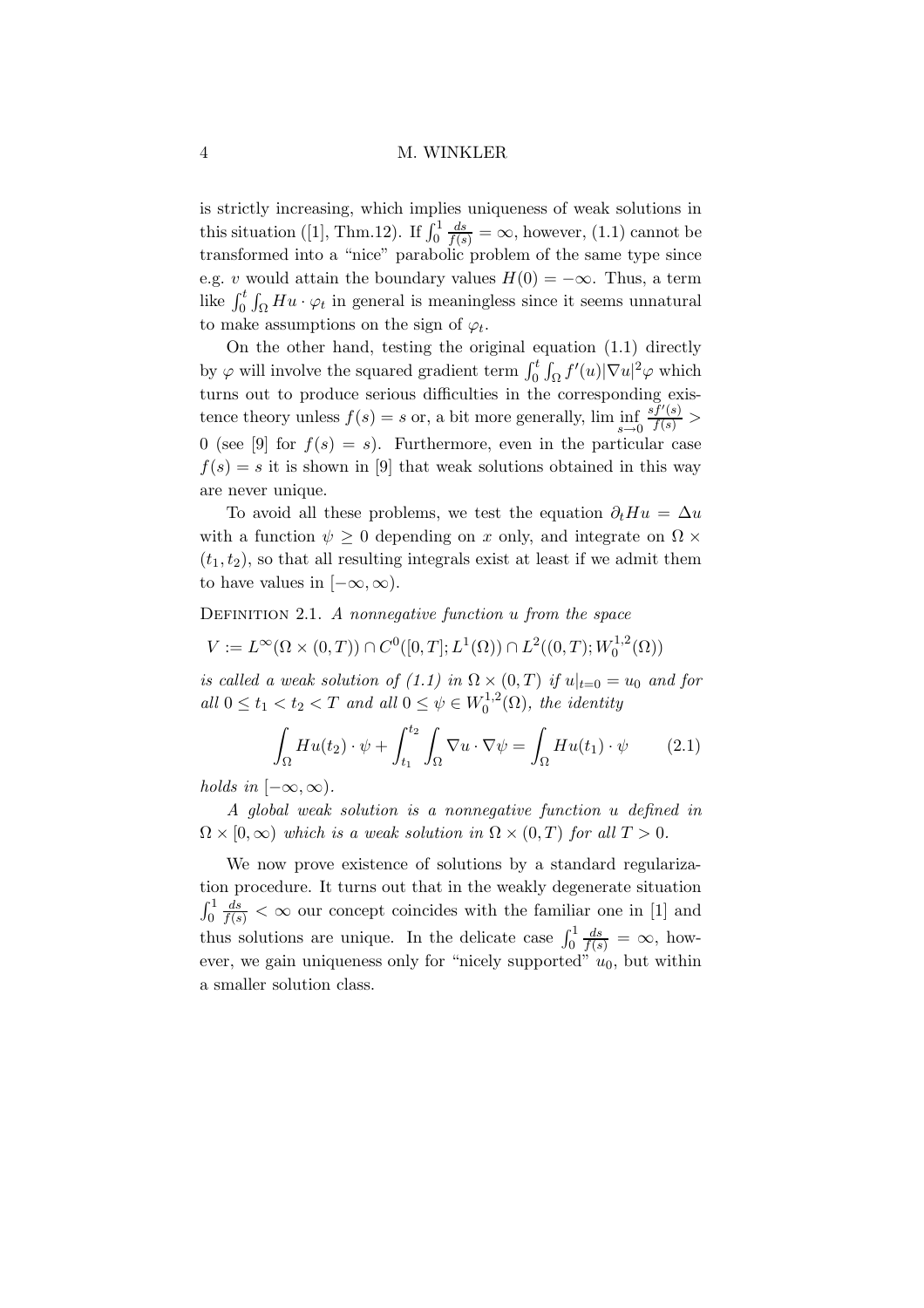In the sequel, let us assume that

- (H1)  $\Omega \subset \mathbb{R}^n$  is a bounded domain of class  $C^3$ ,
- (H2)  $u_0 \in C^0(\overline{\Omega}) \cap W_0^{1,2}$  $\binom{1,2}{0}$  is nonnegative, and
- (H3)  $f \in C^{0}([0,\infty)) \cap C^{1}((0,\infty))$  fulfils  $f(0) = 0$  and  $f(s) > 0$  for  $s > 0$ .
- THEOREM 2.1. *i)* Under conditions  $(H1)-(H3)$ ,  $(1.1)$  has a global weak solution.
	- ii) If  $\int_0^1$  $\frac{ds}{f(s)} < \infty$  then the solution is unique.
	- iii) If  $\int_0^1$  $\frac{ds}{f(s)} = \infty$  and
		- (H4) each component of  $\{u_0 > 0\}$  has Lipschitz boundary

then (1.1) has a weak solution  $u \in V \cap C^{0}(\overline{\Omega} \times [0, \infty))$  which is unique within this class.

*Proof.* i) For a sequence  $\varepsilon = \varepsilon_j \searrow 0$ , let  $u_{0,\varepsilon} \in C^3(\overline{\Omega})$  satisfy  $u_{0,\varepsilon} \ge \varepsilon$ ,  $u_0 + \frac{\varepsilon}{2} \leq u_{0,\varepsilon} \leq u_0 + 2\varepsilon$ ,  $u_{0,\varepsilon} \equiv \varepsilon$  in a neighborhood of  $\partial\Omega$ ,  $u_{0,\varepsilon} \searrow u_0$ in  $\Omega$  as  $\varepsilon = \varepsilon_j \searrow 0$  and  $u_{0,\varepsilon} \to u_0$  in  $W^{1,2}(\Omega)$ . Then the problems

$$
u_{\varepsilon t} = f(u_{\varepsilon}) \Delta u_{\varepsilon} \quad \text{in } \Omega \times (0, \infty),
$$
  
\n
$$
u_{\varepsilon}|_{\partial \Omega} = \varepsilon,
$$
  
\n
$$
u_{\varepsilon}|_{t=0} = u_{0,\varepsilon},
$$
  
\n(2.2)

are actually nondegenerate and thus ([8]) have (unique) classical solutions  $u_{\varepsilon} \in C^{2,1}(\bar{\Omega} \times [0,\infty))$  which by comparison fulfil  $\varepsilon \leq u_{\varepsilon} \leq$  $||u_0||_{L^{\infty}(\Omega)} + 2\varepsilon$  and  $u_{\varepsilon} \ge u_{\eta}$  for  $\varepsilon > \eta$ . Multiplying (2.2) by  $\frac{\psi(x)}{f(u_{\varepsilon})}$  and  $\frac{u_{\varepsilon t}}{f(u_{\varepsilon})}$ , respectively, we obtain for  $0 \le t_1 < t_2$  and  $t > 0$ 

$$
\int_{\Omega} H u_{\varepsilon}(t_2) \cdot \psi + \int_{t_1}^{t_2} \int_{\Omega} \nabla u_{\varepsilon} \cdot \nabla \psi = \int_{\Omega} H u_{\varepsilon}(t_1) \cdot \psi \quad \forall 0 \le \psi \in W_0^{1,2}(\Omega)
$$
\n(2.3)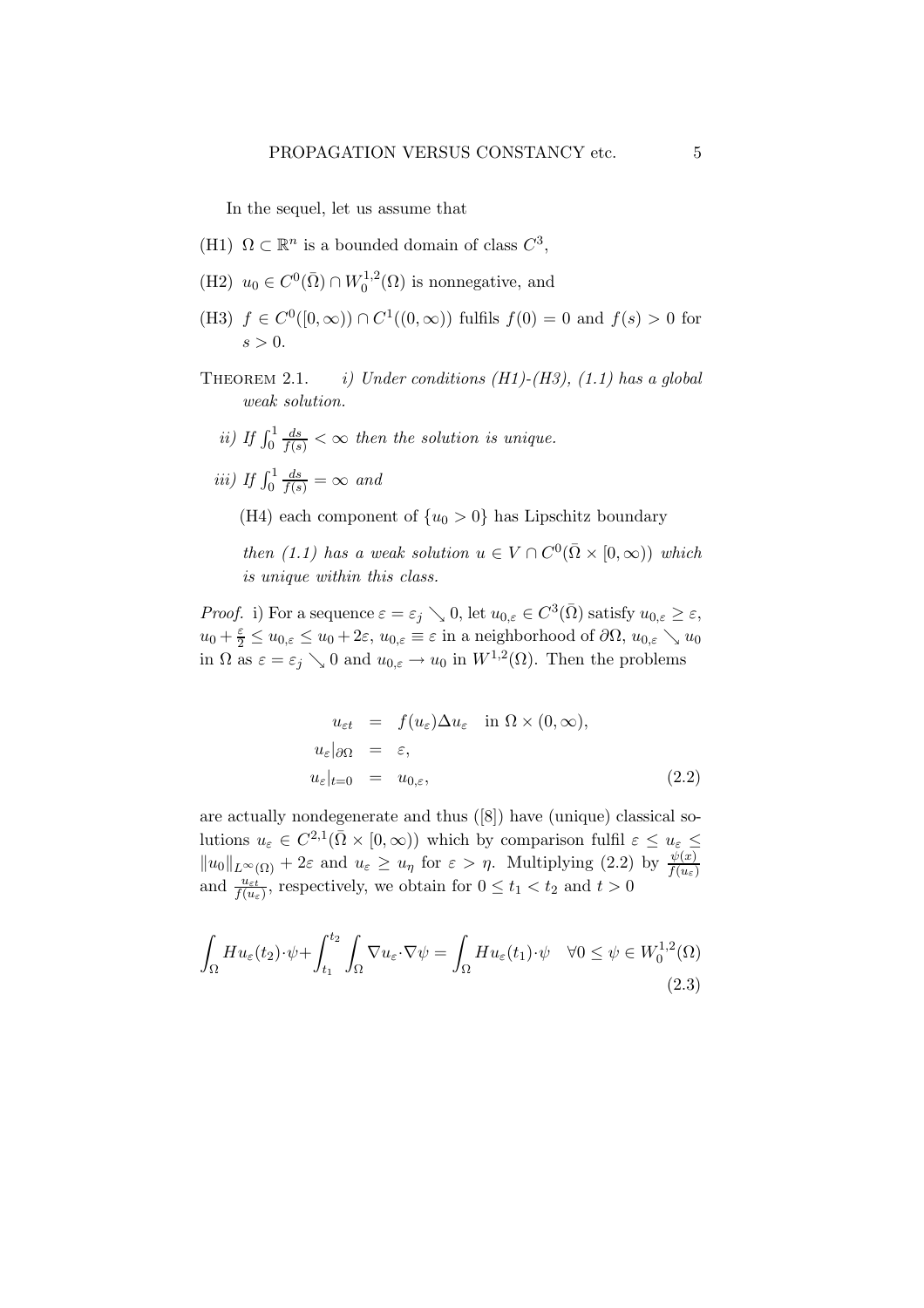and

$$
\int_0^t \int_{\Omega} \frac{u_{\varepsilon t}^2}{f(u_{\varepsilon})} + \frac{1}{2} \int_{\Omega} |\nabla u_{\varepsilon}(t)|^2 = \frac{1}{2} \int_{\Omega} |\nabla u_{0,\varepsilon}|^2.
$$

Thus, as  $\varepsilon = \varepsilon_j \searrow 0$ ,  $u_{\varepsilon} \searrow u$  in  $\Omega \times [0, \infty)$  as well as

$$
u_{\varepsilon} - \varepsilon \rightharpoonup u \qquad \text{in } L_{loc}^{2}([0, \infty); W_{0}^{1,2}(\Omega)),
$$
  
\n
$$
u_{\varepsilon t} \rightharpoonup u_{t} \qquad \text{in } L_{loc}^{2}(\overline{\Omega} \times [0, \infty)),
$$
  
\n
$$
u_{\varepsilon} \rightharpoonup u \qquad \text{in } L_{loc}^{\infty}([0, \infty); L^{p}(\Omega)) \quad \forall p \in [1, \infty).
$$

Since by the Beppo-Levi theorem

$$
\int_{\Omega} H u_{\varepsilon}(t) \cdot \psi \searrow \int_{\Omega} H u(t) \cdot \psi \in [-\infty, \infty)
$$

for all  $0 \leq \psi \in W_0^{1,2}$  $0^{1,2}(\Omega)$  and all  $t \geq 0$ , it follows that u is a global weak solution of (1.1).

ii) In order to prove uniqueness in the case  $\int_0^1$  $\frac{ds}{f(s)} < \infty$ , we claim that if u is a weak solution of  $(1.1)$  in  $\Omega \times (0,T)$  then for all  $0 \leq \varphi \in W^{1,\infty}(\Omega \times (0,T))$  with  $\varphi|_{\partial \Omega} = 0$ , we have

$$
\int_{\Omega} H u(t) \cdot \varphi(t) - \int_0^t \int_{\Omega} H u \cdot \varphi_t + \int_0^t \int_{\Omega} \nabla u \cdot \nabla \varphi =
$$
  
= 
$$
\int_{\Omega} H u_0 \cdot \varphi(0) \quad \forall t \in (0, T).
$$

It then follows from  $[1]$ , Sects. 3 and 4, that  $u$  must be unique.

Indeed, inserting  $\psi := \varphi(s)$  in (2.1) for  $t_1 := s, t_2 := s + h, h > 0$ small, we obtain

$$
0 = \int_0^t \int_{\Omega} \frac{Hu(s+h) - Hu(s)}{h} \varphi(s) dx ds
$$
  
+ 
$$
\int_0^t \int_{\Omega} \frac{1}{h} \int_s^{s+h} \nabla u(\sigma) \cdot \nabla \varphi(s) d\sigma dx ds
$$
  
=:  $I_1 + I_2$ .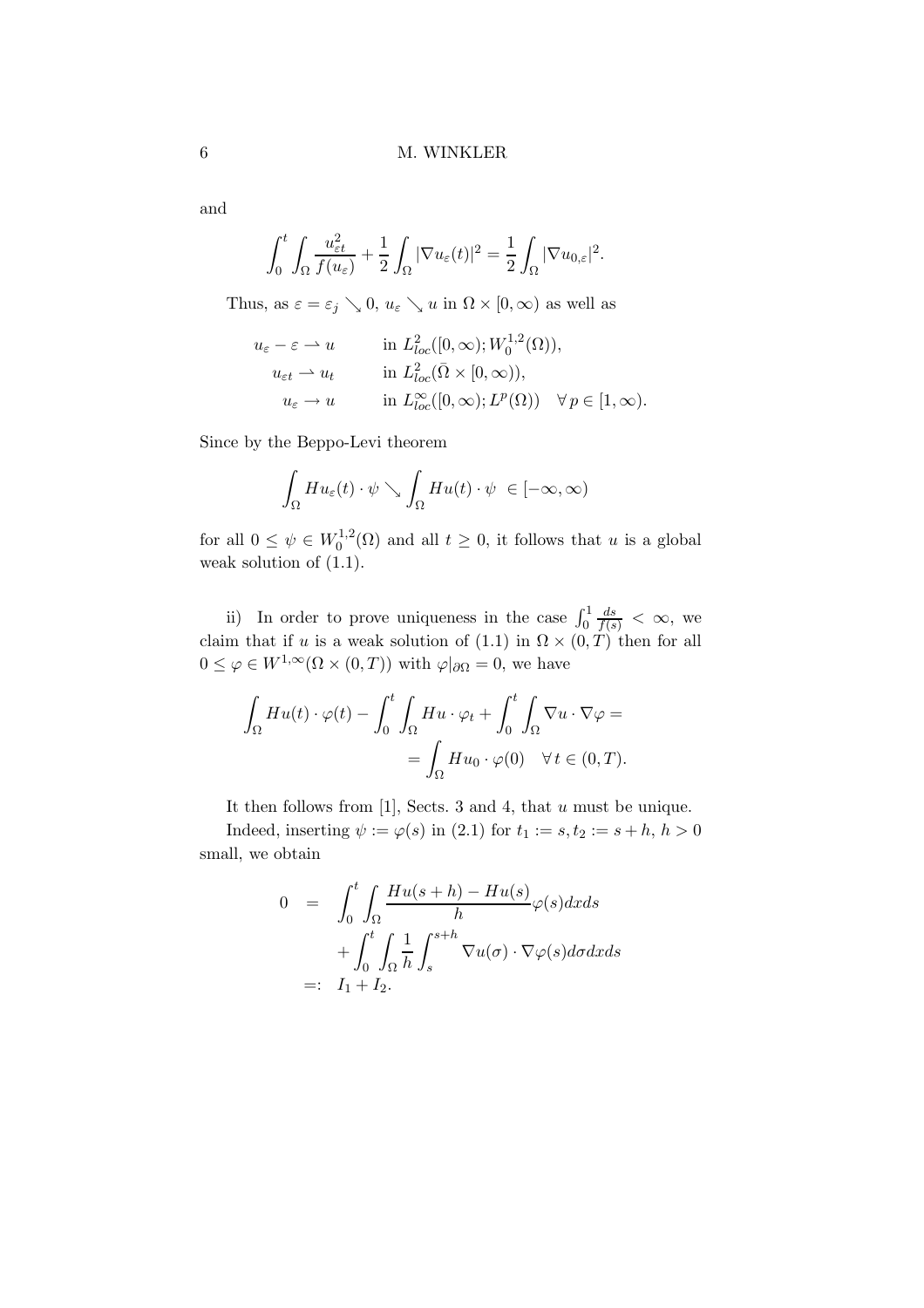By [6], Lemma I.3.2 on Steklov averages,

$$
\frac{1}{h} \int_{s}^{s+h} \nabla u(\sigma) d\sigma \to \nabla u(s) \quad \text{in } L^{2}(\Omega \times (0,t))
$$

as  $h \to 0$ , while

$$
I_1 = \int_0^t \int_{\Omega} \frac{Hu(s+h)\varphi(s+h) - Hu(s)\varphi(s)}{h} dx ds
$$
  

$$
- \int_0^t \int_{\Omega} Hu(s+h) \frac{\varphi(s+h) - \varphi(s)}{h} dx ds
$$
  

$$
=: I_{11} + I_{12}.
$$

As  $s \mapsto \int_{\Omega} Hu(s)\varphi(s)$  is continuous in  $[0,t]$ , we have  $I_{11} \to \int_{\Omega}Hu(t)$ .  $\varphi(t) - \int_{\Omega} H u_0 \cdot \varphi(0)$  as  $h \to 0$ . Again by [6], Lemma I.3.2,  $\frac{\varphi(\cdot+h) - \varphi(\cdot)}{h} \to$  $\varphi_t$  in  $L^2(\Omega \times (0,t))$ , whence  $I_{1,2} \to \int_0^t \int_{\Omega} Hu \cdot \varphi_t$ , from which the claim follows.

iii) For the – rather involved – proof of existence and uniqueness of a continuous weak solution under condition (H4), we refer to [10], Thm.1.2.4.  $\Box$ 

- REMARK 2.1. i) It is an open question whether in the strongly degenerate case weak solutions in the sense of Definition 2.1 continue to be unique in  $V$  for general  $u_0$ .
	- ii) In  $[5]$  it is demonstrated that indeed the regularity of the boundary of  $\{u_0 > 0\}$  is in close relation to the equicontinuity properties of the sequence  $(u_{\varepsilon_j})_{j\in\mathbb{N}}$ . It is not clear whether (1.1) possesses a continuous weak solution if e.g.  $\{u_0 = 0\}$  contains isolated points.

#### 3. Positivity versus localization

Evidently, if existing at all, conditions on  $f$  ensuring either propagation or constancy of supp  $u(t)$  should reflect in some sense the growth of f near zero since an f that is very small near  $s = 0$  should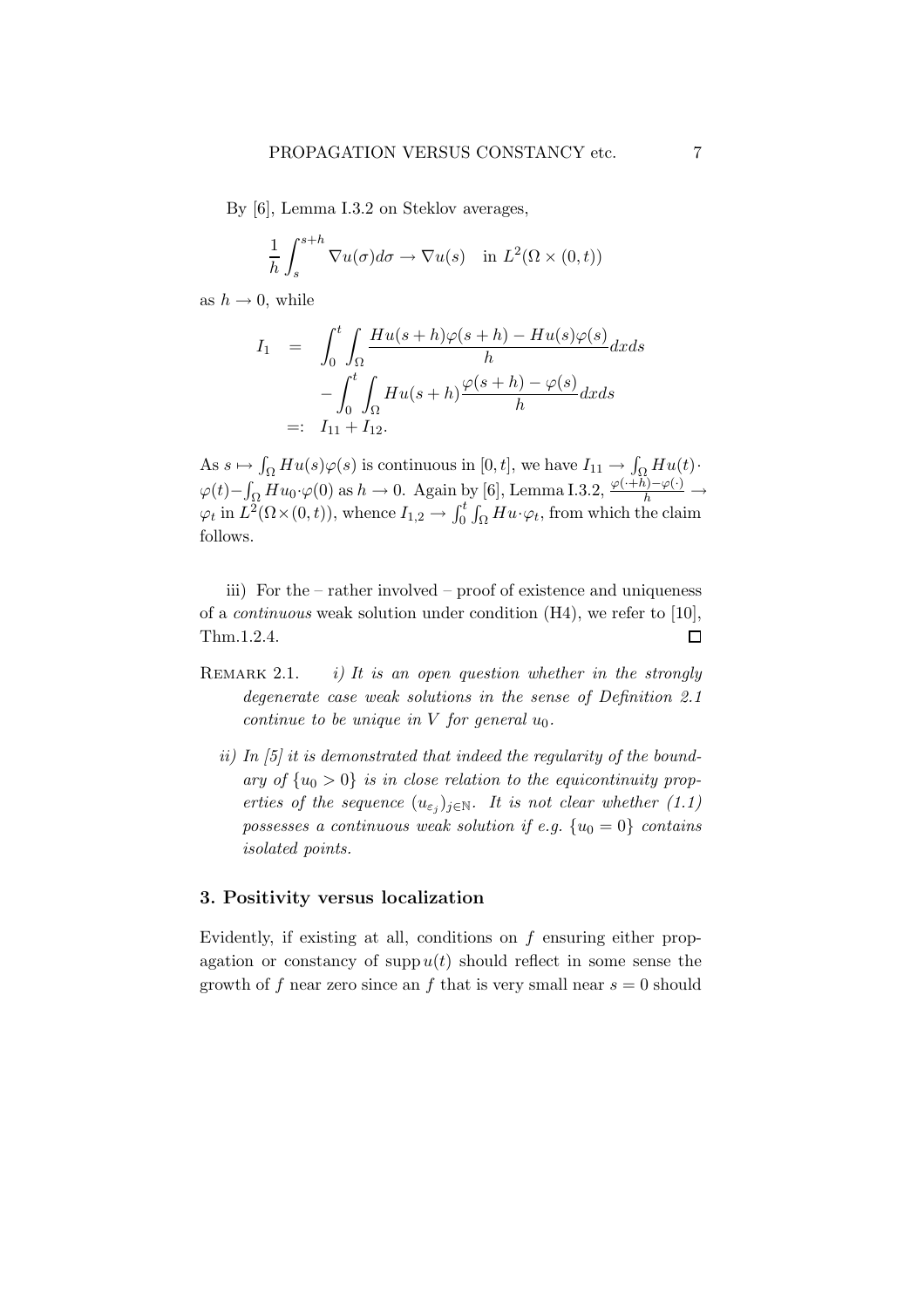be able to inhibit diffusion very effectively near the boundary of the support. Fortunately, our choice of measure of degeneracy distinguishing between weak and strong degeneracies (that is, the value  $\int_0^1$  $\,ds$  $\frac{ds}{f(s)}$  turns out to be the appropriate one for this purpose.

As a technical premise, let us define the support of an a.e. defined function  $v : \Omega \to \mathbb{R}$  by

$$
supp v := \bigcap_{N \subset \Omega, |N| = 0} \overline{\{x \in \Omega \setminus N \mid v(x) \neq 0\}}.
$$

## 3.1. Eventual positivity in presence of weak degeneracies

As already mentioned before, eventual positivity of u was proved in  $[4]$  under the additional assumption that  $f'$  be nonnegative near s = 0 (which is equivalent to  $H^{-1}$  being convex there). The authors in this reference essentially make use of a semi-convexity estimate  $\Delta u(t)$  > −C for t large which holds for such f in case of suitable initial data. From this, the main part of their result follows upon an elliptic comparison argument. Being similar in spirit through large passages, our proof, as compared to theirs, does not involve an estimate for  $\Delta u$  and hence relies on no monotonicity hypothesis on  $f$ .

The most important step is done in

LEMMA 3.1. Suppose  $\int_0^1$  $\frac{ds}{f(s)} < \infty$  and u is the weak solution to (1.1). Then for all  $R \in (0,1)$  and  $\nu > 0$  there are constants  $T_1 = T_1(R,\nu)$ and  $c = c(R, \nu)$  such that

$$
u(t_0) \ge \nu \ a.e. \ in \ B_R(x_0) \ for \ some \ (x_0, t_0) \in \Omega \times (0, \infty)
$$
  
\n
$$
\Rightarrow \ u(x, t_0 + T_1) \ge c(\text{dist}(x, \partial B_R(x_0)))^2 \ \forall \, x \in B_R(x_0) \ and
$$
  
\n
$$
u(t) > 0 \quad \text{in } B_R(x_0) \ \forall t \ge t_0 + T_1.
$$

*Proof.* We may assume without loss of generality that  $(x_0, t_0)$  =  $(0,0)$  and abbreviate  $B_\rho := B_\rho(0)$ . Fix  $0 \leq \varphi \in C_0^\infty([0, \frac{R}{4}])$  $\frac{R}{4})$ ) with  $\varphi' \leq 0$  and  $\varphi \equiv \nu$  in  $[0, \frac{R}{8}]$  $\frac{R}{8}$ . Let  $\phi(x) := \varphi(|x|)$  for  $x \in B_R$  and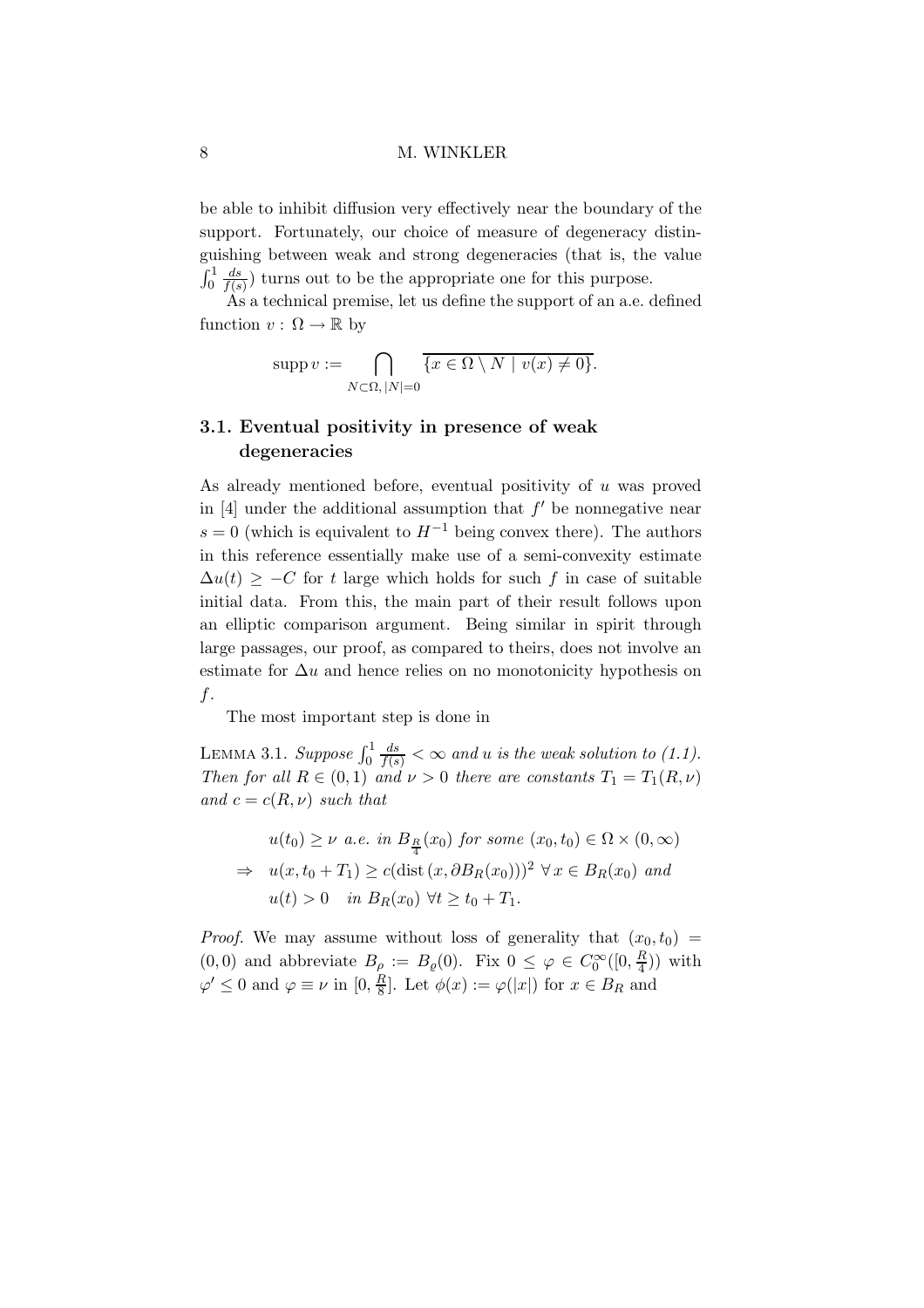$$
c_1 := \int_{B_{\frac{R}{4}}} H\phi. \tag{3.1}
$$

By a standard comparison argument, it suffices to prove the claim for the case  $\Omega = B_R$  and  $u_0 = \phi$ , in which the solution clearly will be radially symmetric and decreasing w.r. to  $|x|$  for all t. In this case, dividing (2.2) by  $f(u_{\varepsilon})$  and integrating, for  $T > 0$  and  $r \in (\frac{R}{2})$  $\frac{R}{2}, R$ ) we find  $\overline{a}$ 

$$
\int_{B_r} H u_{\varepsilon}(T) - \int_{B_r} H u_{0,\varepsilon} = \int_0^T \int_{\partial B_r} \partial_N u_{\varepsilon}.
$$
\n(3.2)

Now fix  $\varepsilon_0 \in (0,1)$  such that  $|B_R| \cdot H(3\varepsilon_0) < \frac{c_1}{2}$  and let  $v(x,t) :=$  $\varepsilon+\varepsilon_0+y(t)e(x)$ , where e is the solution of  $-\Delta e=1$  in  $B_R$ ,  $e|_{\partial B_R}=1$ , and  $y(t) := ||\phi||_{L^{\infty}(B_R)}e^{-\alpha t}$  with  $\alpha := ||e||_{L^{\infty}(B_R)}^{-1} \cdot \min\{f(s) | s \in$  $[\varepsilon_0, 2 + ||\phi||_{L^{\infty}(B_R)} \cdot ||e||_{L^{\infty}(B_R)}]$ . Then  $v \geq u_{\varepsilon}$  at  $t = 0$  and on  $\partial B_R$ and

$$
v_t - f(v)\Delta v = y'e + f(\varepsilon + \varepsilon_0 + ye)v
$$
  
\n
$$
\geq ||e||_{L^{\infty}(B_R)} \cdot [y' + \alpha y] = 0 \text{ in } B_R \times (0, T),
$$

whence

$$
u_{\varepsilon} \leq \varepsilon + \varepsilon_0 + c_2 e^{-\alpha t} \quad \text{in } B_R \times (0, T).
$$

Thus, if we choose  $T_1$  large such that  $c_2e^{-\alpha T_1} < \varepsilon_0$ , we have

$$
u_{\varepsilon}(T_1) < 3\varepsilon_0 \quad \text{in } B_R \quad \forall \, \varepsilon < \varepsilon_0,
$$

so that, by (3.2) and (3.1),

$$
\int_0^{T_1} \int_{\partial B_r} \partial_N u_{\varepsilon} \le |B_r| \cdot H(3\varepsilon_0) - c_1 \le -\frac{c_1}{2} \quad \forall \, \varepsilon < \varepsilon_0.
$$

Writing  $z(r) := \int_0^{T_1} \int_{\partial B_r} u_\varepsilon$ , we infer from the radial symmetry of  $u_\varepsilon$ that

$$
z'(r) = \int_0^{T_1} \int_{\partial B_r} \partial_N u_{\varepsilon} + \frac{n-1}{r} z(r)
$$
  
 
$$
\leq -\frac{c_1}{2} + c_3 z(r) \quad \forall r \in (\frac{R}{2}, R).
$$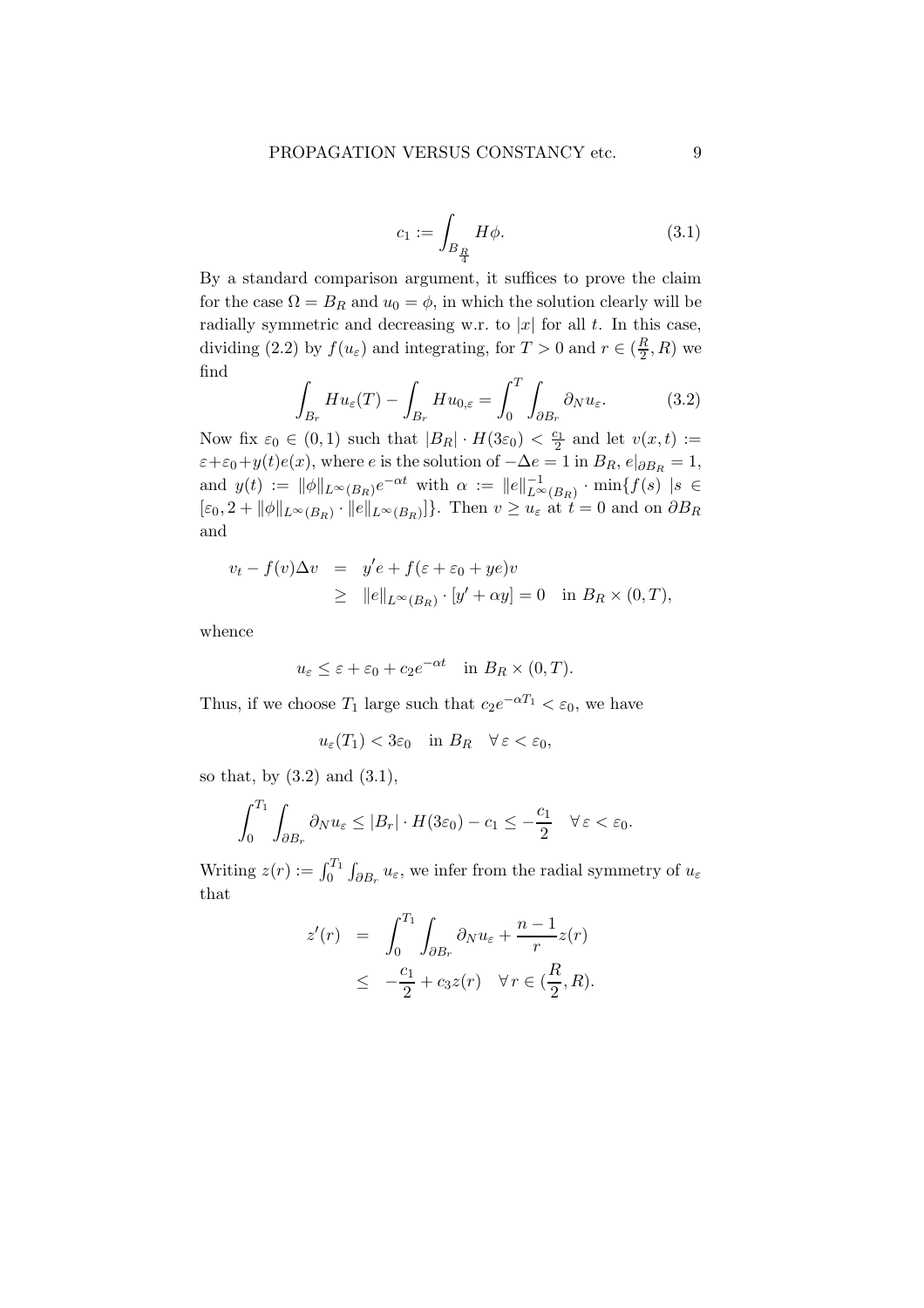As  $z(R) \geq 0$ , this implies by ODE comparison

$$
z(r) \geq \frac{c_1}{2c_3}(1 - e^{-c_3(R-r)})
$$
  
 
$$
\geq c_4(R-r) \quad \forall r \in (\frac{R}{2}, R).
$$

Hence, for any  $r \in (\frac{R}{2})$  $\frac{R}{2}$ , R) there exists  $t_r \in (0, T_1)$  such that

$$
\int_{\partial B_r} u_{\varepsilon}(T_r) \geq \frac{c_4(R-r)}{T_1},
$$

so that, since  $u_{\varepsilon}$  decreases in |x|,

$$
u_{\varepsilon}(t_r) \ge \frac{c_4}{T_1|\partial B_R|}(R-r) =: c_5(R-r) \text{ in } B_r.
$$

To see that u remains positive in  $B_r$ , let  $\Theta_r(x)$  denote the principal eigenfunction of  $-\Delta$  in  $B_r$  with max  $\Theta_r = 1$ , corresponding to the first eigenvalue  $\lambda_r$  which decreases from  $\lambda_{R}$  to  $\lambda_R$  as r increases from R  $\frac{R}{2}$  to R. Set  $w(x,t) := y_1(t)\Theta_r(x)$  with  $y_1(t) := c_5(R-r)e^{-\beta(t-t_r)},$ where  $\beta := \lambda_{\underline{R}} \cdot \max\{f(s) \mid s \in [0, c_5(R-r)]\}$ . Then  $u_{\varepsilon} \geq w$  at  $t = t_r$  and on  $\stackrel{2}{\partial} B_r$  and as

$$
w_t - f(w)\Delta w = y'_1 \Theta_r + f(y_1 \Theta_r)y\lambda_r \Theta_r
$$
  
\n
$$
\leq [y'_1 + \beta y_1] \Theta_r = 0 \text{ in } B_r \times (t_r, \infty),
$$

we find  $u_{\varepsilon} \geq w$  and thus, letting  $\varepsilon \searrow 0$ , that  $u > 0$  in  $B_r \times (T_1, \infty)$ and

$$
u(T_1) \ge c_6(R - r)\Theta_r \quad \text{in } B_r
$$

with  $c_6 = c_5 e^{-\beta T_1}$ . To conclude, fix  $x \in B_R$  and choose  $r := \frac{R+|x|}{2}$  $rac{1}{2}$ . As  $\Theta_r(x) \geq c_7(r-|x|)$  for all  $x \in B_r$  (with  $c_7$  independent of  $r \in$  $\left(\frac{R}{2}\right)$  $(\frac{R}{2},R)$ , we obtain

$$
u(x,T_1) \ge c_6 \frac{R-|x|}{2} \cdot c_7 \frac{R-|x|}{2} \ge c(\text{dist}(x,\partial B_R))^2,
$$

which proves the claim, since all constants depend on R and  $\nu$  only.  $\Box$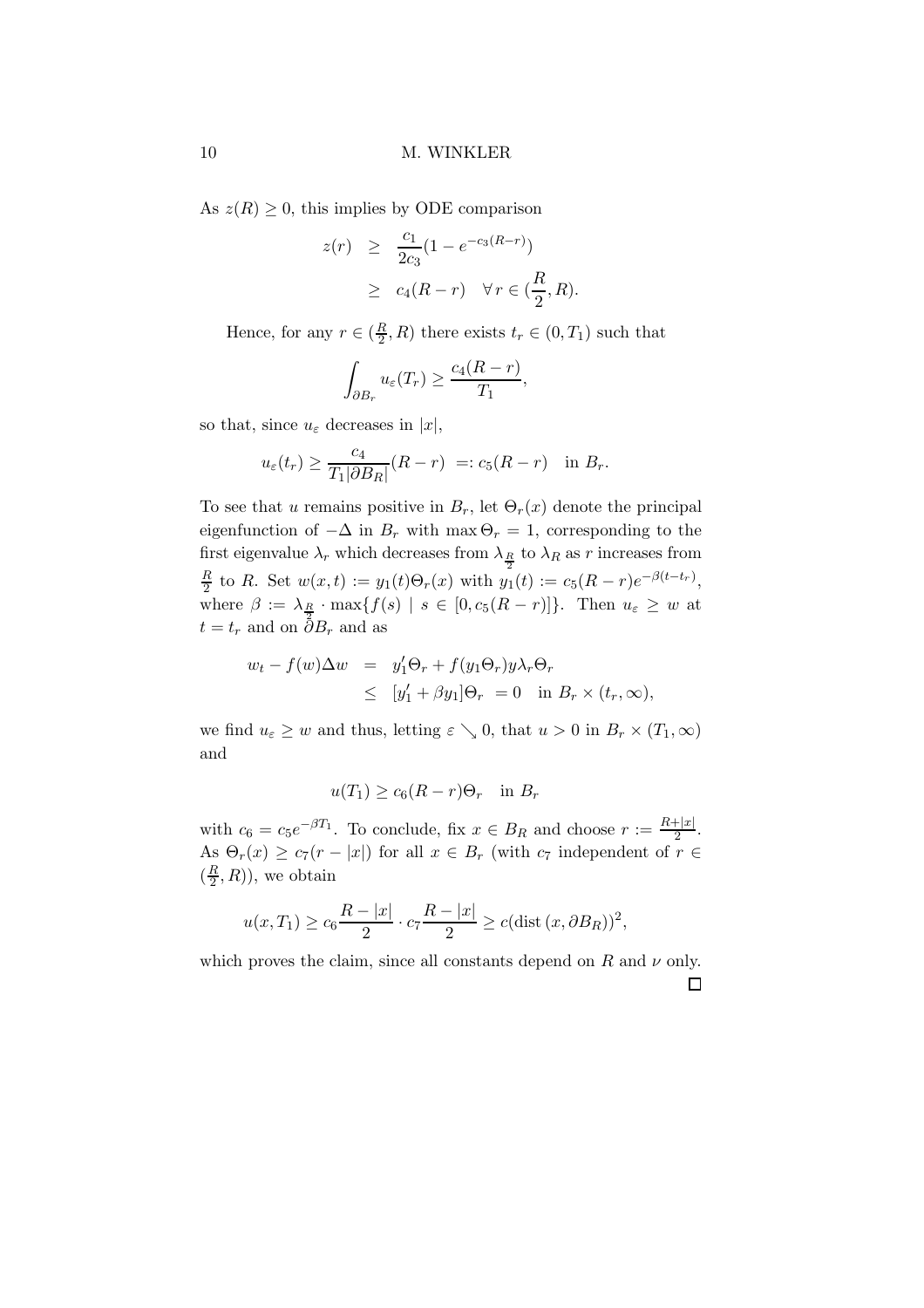REMARK 3.2. If  $f' \geq 0$  near  $s = 0$ , Lemma4 in [4] gives the stronger estimate  $u(x,t_0+T_1) \geq c \text{dist}(x,\partial B_R(x_0))$ ; we do not know, whether this holds true in the general situation. For the relevance of this question concerning large time behavior of solutions, see [2].

Although the proof of the following theorem is a rather straightforward iterated application of Lemma 3.1 as performed in [2], we include a short proof for the sake of completeness.

THEOREM 3.1. Suppose

$$
\int_0^1 \frac{ds}{f(s)} < \infty.
$$

Then there is  $T_0 > 0$  such that the weak solution of (1.1) satisfies

$$
u(x,t) > 0 \quad \forall x \in \Omega, \ \forall t \ge T_0.
$$

In particular,

$$
supp u(t) = \overline{\Omega} \quad \forall t \ge T_0.
$$

*Proof.* Let us fix  $\delta \in (0, \frac{1}{4})$  $\frac{1}{4}$ ) small enough such that

- (i)  $\exists x_0 \in \Omega$  with dist  $(x_0, \partial \Omega) > 4\delta$  and  $u_0 > 0$  in  $\overline{B}_\delta(x_0)$ ;
- (ii)  $\Omega_{\delta} := \{x \in \Omega \mid \text{dist}(x,\partial \Omega) > \delta\}$  is connected (see [2], Sect. 1);
- (iii)  $\forall y \in \partial\Omega$  there is  $x_y \in \Omega$  such that  $\bar{B}_{4\delta}(x_y) \cap \partial\Omega = \{y\}.$

By compactness, there exist  $x_1, ..., x_N \in \overline{\Omega}_{\delta}$  such that

$$
\bar{\Omega}_{\delta}\subset \bigcup_{i=0}^N B_{\delta}(x_i)\subset \Omega,
$$

where due to (ii) we may assume that  $x_i \in$ i−1<br>∪  $j=1$  $B_{\delta}(x_j)$  for all  $i =$ 1,..., N. From (i) we obtain  $u_0 \geq \nu_0$  in  $B_\delta(x_0)$  for some  $\nu_0 > 0$  and thus Lemma 3.1 provides  $t_1 > 0$  and  $\nu_1 \in (0, \nu_0)$  such that  $u(t_1) \geq \nu_1$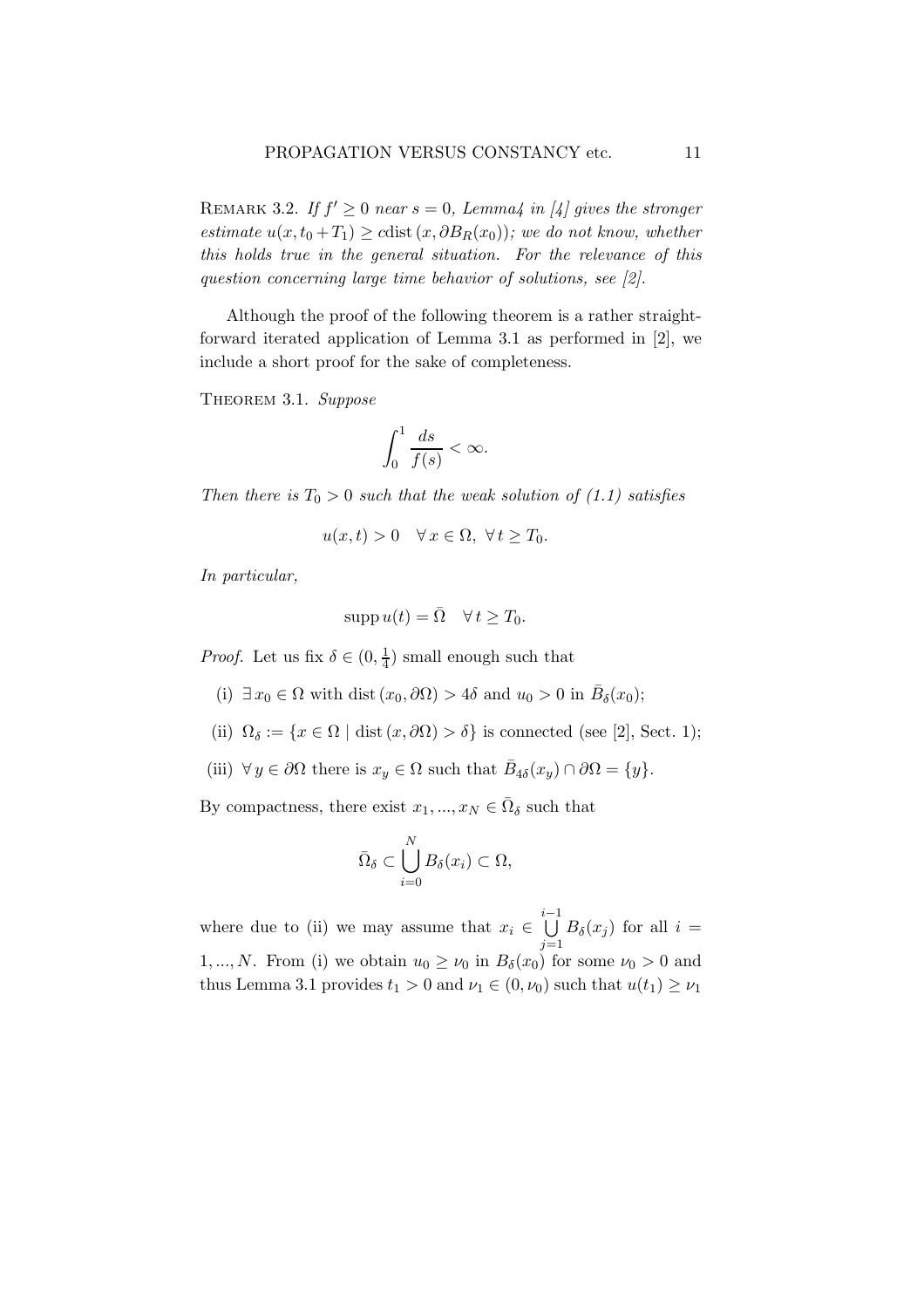in the ball  $B_{3\delta}(x_0)$  which contains  $B_{\delta}(x_1)$ , so that induction over  $i = 1, ..., N$  finally yields  $t_N > 0$  and  $\nu_N > 0$  such that

$$
u(t_N) \ge \nu_N \quad \text{in } \Omega_\delta \tag{3.3}
$$

and

$$
u(t) > 0 \quad \text{in } \Omega_{\delta} \quad \forall \, t \ge t_N. \tag{3.4}
$$

Next, let us take  $T_1 = T_1(4\delta, \nu_N)$  from Lemma 3.1. Then for any  $y \in \partial\Omega$ , (3.3) implies  $u(t_N) \geq \nu_N$  in  $B_\delta(x_y) \subset \Omega_\delta$ , whence  $u(t) > 0$  in  $B_{4\delta}(x_y)$  for all  $t \ge t_N + T_1$  by Lemma 3.1. As  $\Omega \setminus \Omega_{\delta} \subset \bigcup B_{4\delta}(x_y)$ ,  $u \in \partial \Omega$ 

this gives together with (3.4)

$$
u(t) > 0 \quad \text{in } \Omega \quad \forall \, t \ge t_N + T_1
$$

and thereby proves the theorem.

 $\Box$ 

REMARK 3.3. The proof shows that actually  $u$  is a classical positive solution of (1.1) in  $\Omega \times (T_0, \infty)$ .

## 3.2. Constant support in the case of strong degeneracies

In the special case  $f(s) = s$ , the very detailed studies of the positivity properties of  $u = \lim u_{\varepsilon}$  in [3] and in [5] show that such solutions in fact have their support constant in time, while, roughly speaking, the set  $\{u(t) > 0\}$  may increase with t if e.g.  $u_0$  has an isolated zero at  $x_0 \in \Omega$  at which u eventually becomes positive. Some of the proofs given there employ a further semi-convexity estimate  $\Delta u(t) \geq -\frac{c}{t}$ . Such a type of estimate, however, seems to be available only for certain  $f$  (satisfying  $\liminf_{s\to 0}$  $\frac{sf'(s)}{f(s)} > 0$  and in addition only for limits u of positive solutions to  $(1.1)$  (cf. [11], Lemma 2.2).

For general f being strongly degenerate at  $s = 0$ , we do not know whether weak solutions are unique in general and thus find it desirable not to rely on any kind of approximation.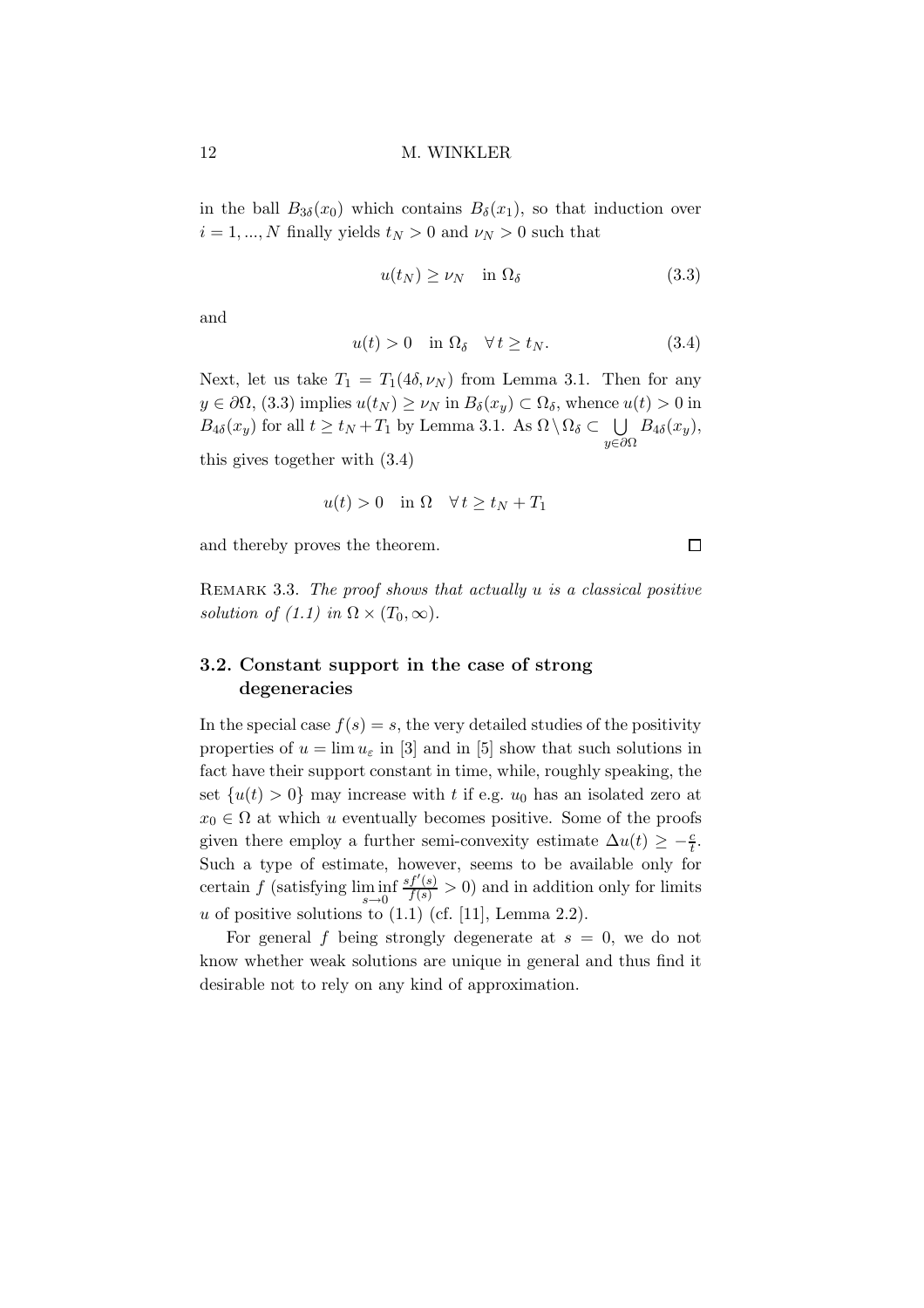THEOREM 3.2. Suppose

$$
\int_0^1 \frac{ds}{f(s)} = \infty.
$$

Then any weak solution of  $(1.1)$  has constant support:

$$
supp u(t) = supp u_0 \quad \forall t > 0.
$$
\n(3.5)

*Proof.* i) Fix  $t > 0$  and assume first that  $u(t) \in W_0^{1,2}$  $\bigcap_{0}^{1,2}(\Omega)$ . Then for any  $\delta > 0$ , the function  $\psi(x) := (u(x,t) - \delta)_+$  is in  $W_0^{1,2}$  $_{0}^{1,2}(\Omega).$ Inserting  $\psi$  into (2.1) yields

$$
\int_{\Omega} H u(t) \cdot (u(t) - \delta)_{+} + \int_{0}^{t} \int_{\Omega} \nabla u(s) \cdot \nabla (u(t) - \delta)_{+} =
$$
  
= 
$$
\int_{\Omega} H u_0 \cdot (u(t) - \delta)_{+}.
$$

In particular, it follows that the term on the right is finite, so that

$$
|\{u(t) > \delta\} \cap \{u_0 = 0\}| = 0 \quad \forall \delta > 0,
$$

hence also

$$
|\{u(t) > 0\} \cap \{u_0 = 0\}| = 0,
$$

that is,

$$
u(t) = 0 \text{ in } \{u_0 = 0\} \setminus N(t), \tag{3.6}
$$

where  $N(t) \subset \Omega$  has measure zero.

We claim that  $(3.6)$  is in fact valid for all  $t > 0$ . Indeed, any such t is the limit of a sequence of times  $t_k > 0$  for which  $u(t_k) \in$  $W_0^{1,2}$  $L_0^{1,2}(\Omega)$ . As u is continuous as an  $L^1(\Omega)$ -valued function, it follows that  $u(t_k) \to u(t)$  in  $\Omega \setminus N_0$  for a subsequence and some  $N_0 \subset \Omega$  with  $|N_0| = 0$ , so that (3.6) will be proved if we let  $N(t) := N_0 \cup \bigcup$  $k\bar{\in}\mathbb{N}$  $N(t_k)$ .

To see that (3.6) implies

$$
supp u(t) \subset supp u_0,
$$
\n(3.7)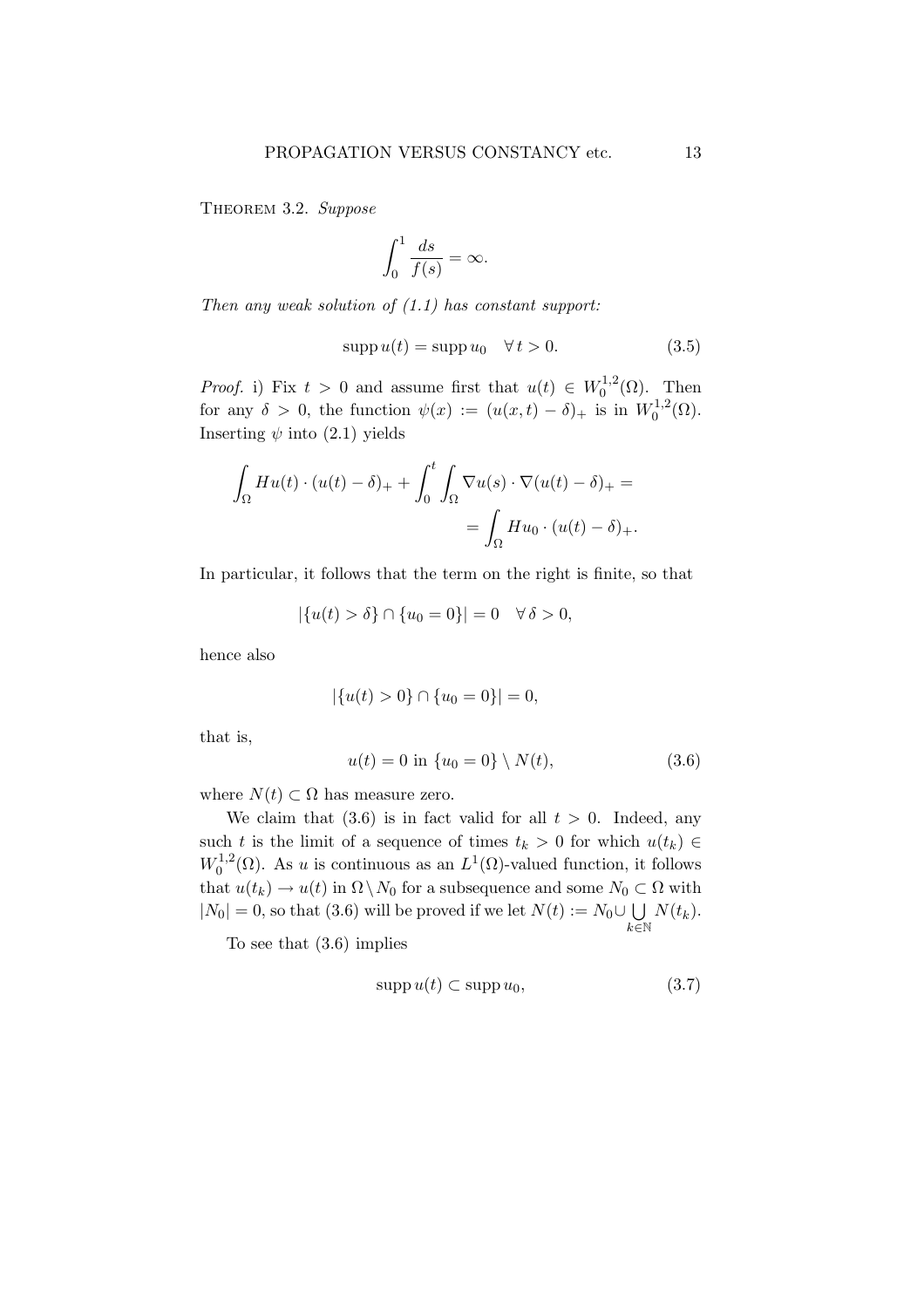fix  $N \subset \Omega$  with  $|N| = 0$ . Then, by complementing (3.6),

$$
\{u(t) > 0\} \setminus (N(t) \cup N) \subset \{u_0 > 0\} \setminus N,
$$

and we arrive at (3.7) upon taking closures and intersecting over all such N.

ii) Conversely, if  $0 \le \psi \in C_0^{\infty}(\{u_0 > 0\})$  then  $(2.1)$  implies for all  $t > 0$ 

$$
\int_{\Omega} H u(t) \cdot \psi = \int_{\Omega} H u_0 \cdot \psi + \int_0^t \int_{\Omega} \nabla u \cdot \nabla \psi > -\infty,
$$

so that  $u(t) > 0$  a.e. in  $\{\psi > 0\}$  and hence, due to continuity of  $u_0$ , a.e. in  $\{u_0 > 0\}$ , which gives, in much the same manner as in part i),

$$
supp u_0 \subset supp u(t),
$$

and the proof is complete.

REMARK 3.4. By comparison with  $ce^{-\gamma t}\Theta_B$  for eigenfunctions  $\Theta_B$ of  $-\Delta$  in balls  $B \subset \subset \{u_0 > 0\}$  and suitable positive constants c and  $\gamma$ , it can easily be checked (cf. the proof of Lemma 3.1) that the particular solution  $u = \lim u_{\varepsilon}$  fulfils (like that in [5] for  $f(s) = s$ )

$$
\{u_0 > 0\} \subset \{u(t) > 0\} \subset \mathrm{supp} \, u_0 \quad \forall \, t > 0,
$$

which is in fact sharper than (3.5) and asserts that such u cannot develop singularities of dead core type.

It remains an open question whether  $u = \lim u_{\varepsilon}$  is continuous in  $\overline{\Omega} \times [0,\infty)$  at least for compactly supported initial data with nice positivity set; in the case that e.g.  $\{u_0 > 0\}$  is a smooth subdomain of  $\Omega$ , continuity would yield the sharp result  $\{u(t) > 0\} = \{u_0 > 0\}$ for all  $t > 0$ . An affirmative answer to this in space dimension one was given in [3], Proposition 2.2.

 $\Box$